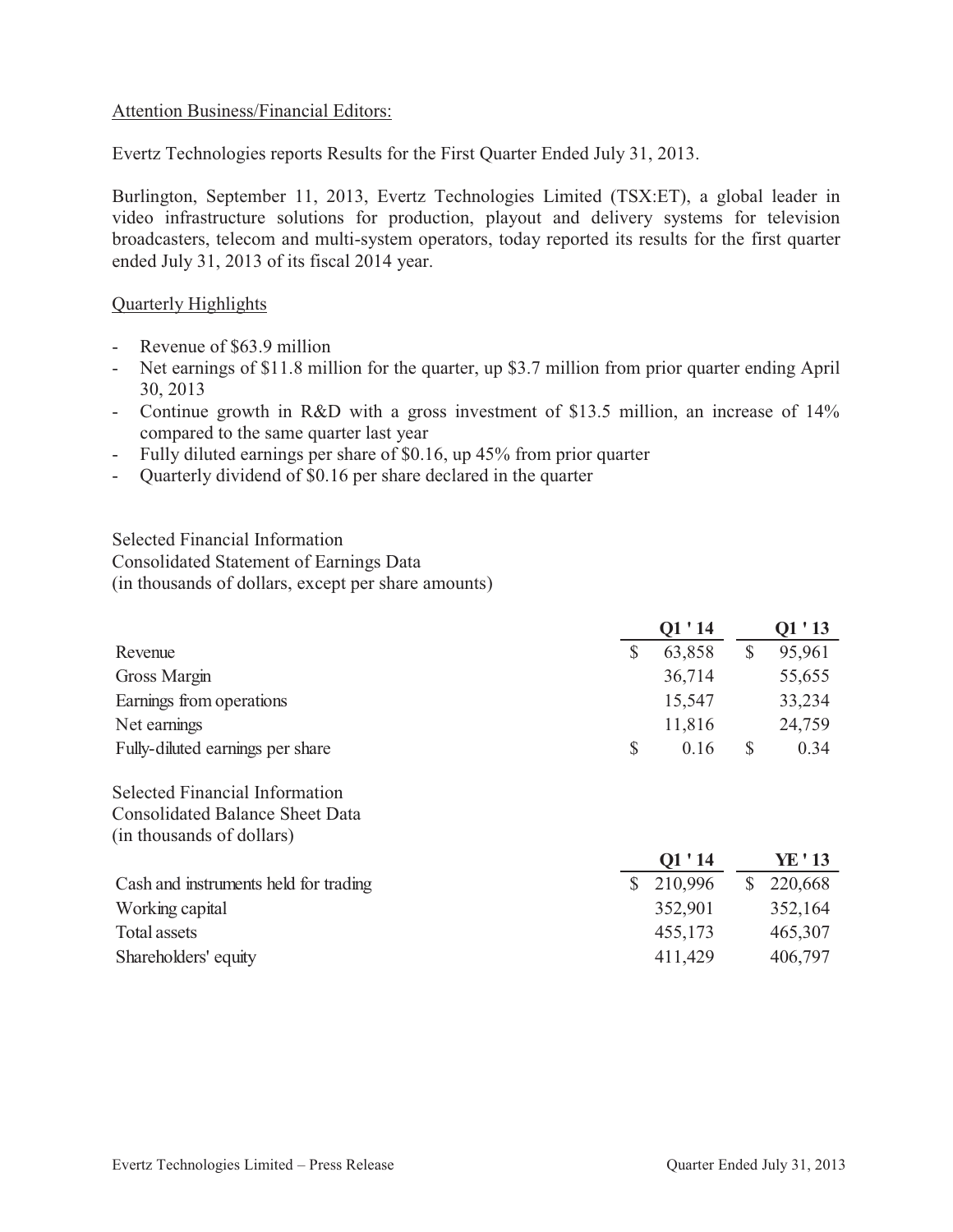## Revenue

For the quarter ended July 31, 2013, revenues were \$63.9 million as compared to revenues of \$96.0 million for the quarter ended July 31, 2012. For the quarter, revenues in the United States/Canada region were \$35.9 million, compared to \$59.4 million in the same quarter last year. The International region had revenues of \$27.9 million, as compared to \$36.6 million in the same quarter last year.

## Gross Margin

For the quarter ended July 31, 2013 gross margin was \$36.7 million compared to \$55.7 million in the same quarter last year. Gross margin percentage was approximately 57.5% compared to 58.0% in the same quarter last year.

## Earnings

For the quarter ended July 31, 2013 net earnings were \$11.8 million as compared to \$24.8 million in the corresponding period last year.

For the quarter ended July 31, 2013, earnings per share on a fully-diluted basis were \$0.16 as compared to \$0.34 in the same period in 2012.

## Operating Expenses

For the quarter ended July 31, 2013 selling and administrative expenses were \$11.6 million, a decrease of \$0.8 million or 6%, compared to \$12.4 million for the quarter ended July 31, 2012.

For the quarter ended July 31, 2013 gross research and development expenses increased by \$1.7 million or 14% as compared to the corresponding period in 2012. Gross research and development expenses represented approximately 21% of revenue for the quarter ended July 31, 2013.

## Liquidity and Capital Resources

The Company's working capital as at July 31, 2013 was \$352.9 million as compared to \$352.2 million on April 30, 2013.

Cash and instruments held for trading were \$211.0 million as at July 31, 2013 as compared to \$220.7 million on April 30, 2013.

Cash provided by operations was \$2.7 million for the quarter ended July 31, 2013 as compared to \$9.6 million for the quarter ended July 31, 2012. Before taking into account taxes and the changes in non-cash working capital, the Company generated \$12.8 million from operations for the quarter ended July 31, 2013 compared to \$27.4 million for the same period last year.

The Company used \$3.5 million in investing activities largely a result of purchases in capital assets during the quarter ended July 31, 2013, compared to \$3.1 million in capital assets purchased for the quarter ended July 31, 2012.

For the quarter ended July 31, 2013, the Company used cash in financing activities of \$8.5 million which was principally a result of the payment of dividends of \$12.4 million offset by the issuance of capital stock of \$4.2 million.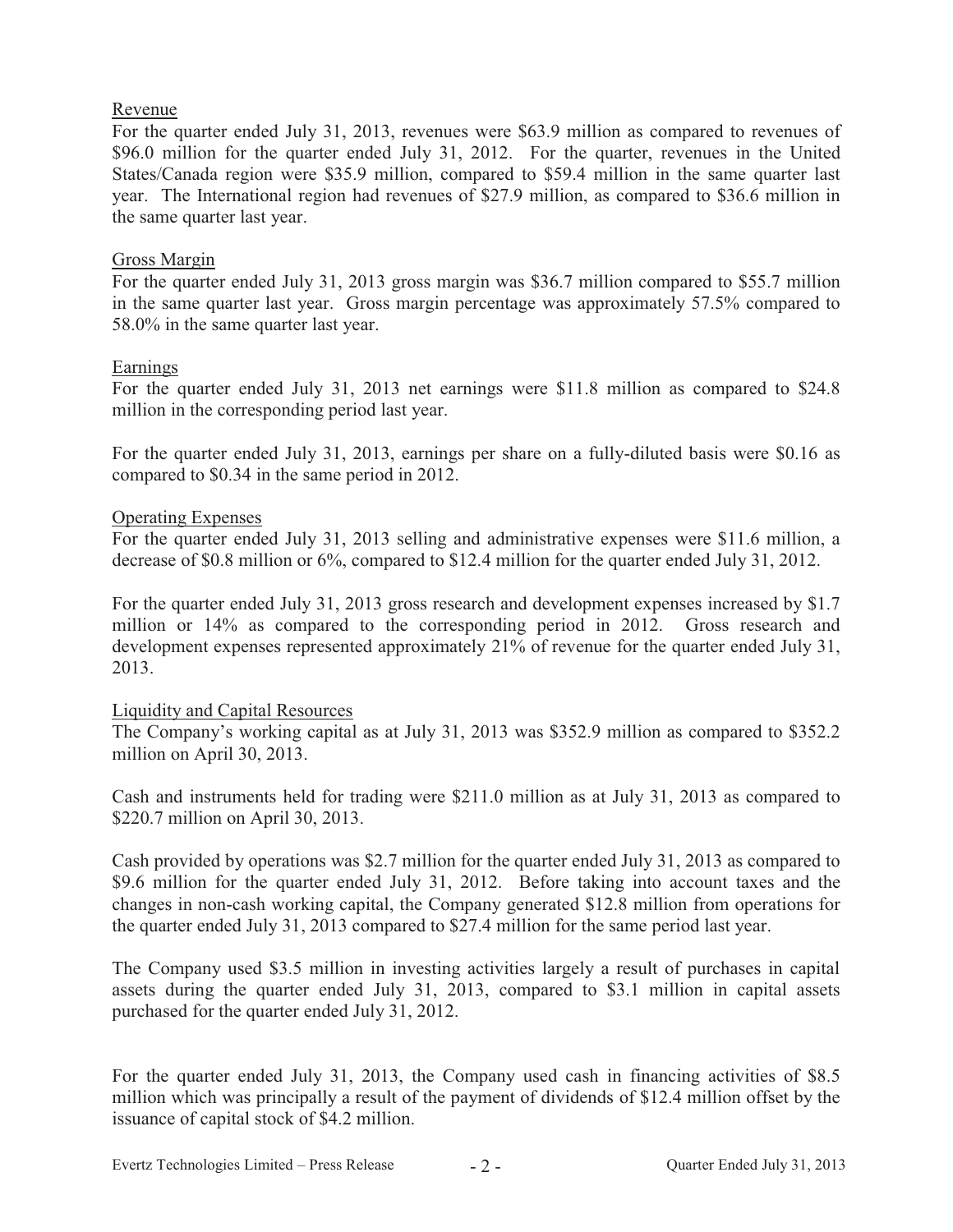## Shipments and Backlog

Purchase order backlog at the end of August 2013 was in excess of \$53 million and shipments during the month of August 2013 were \$25 million.

#### Dividend Declared

Evertz Board of Directors declared a dividend on September 11, 2013 of \$0.16 per share.

The dividend is payable to shareholders of record on September 20, 2013 and will be paid on or about September 27, 2013.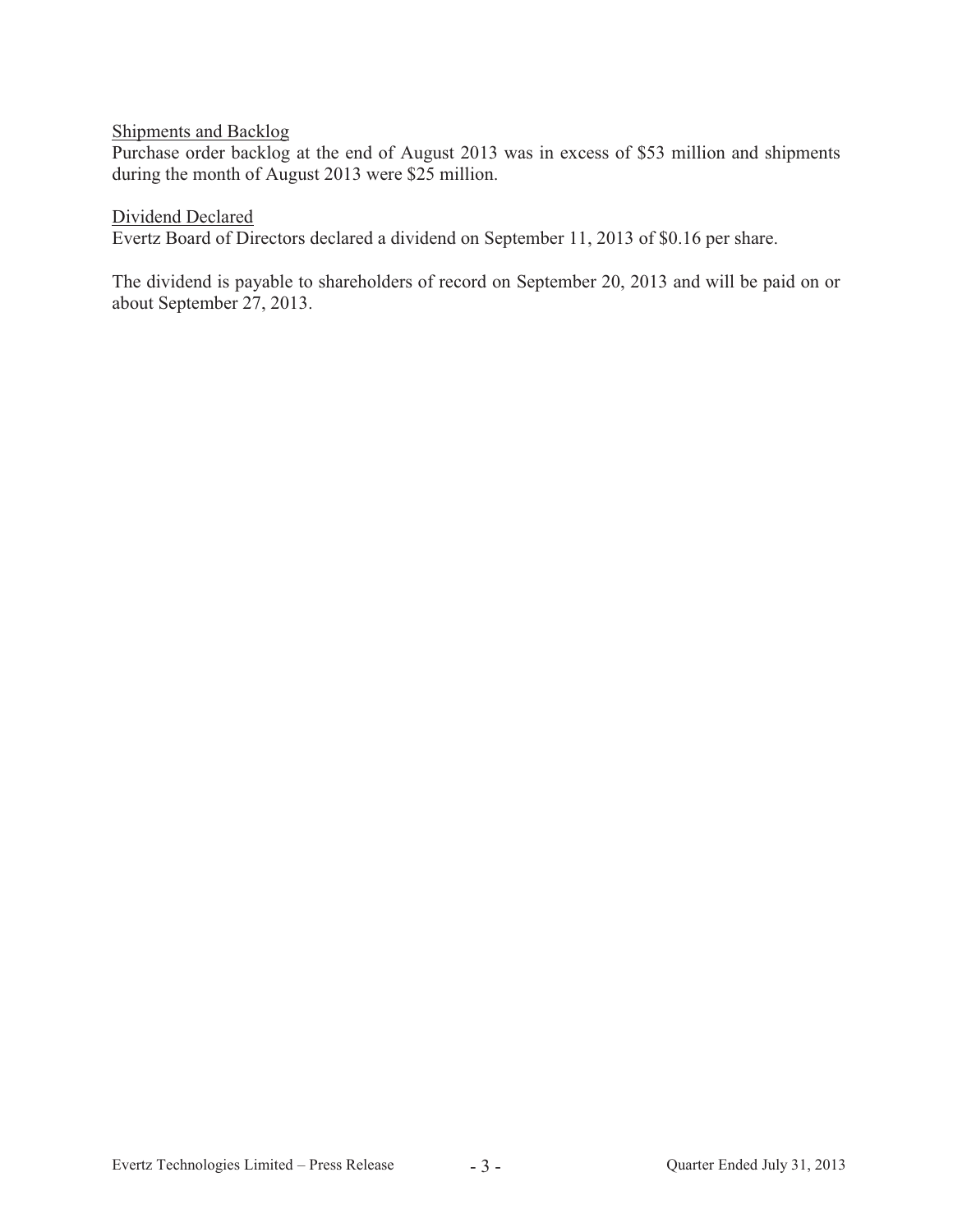# **Selected Consolidated Financial Information**

## (Unaudited)

(in thousands of dollars, except earnings per share and share data)

|                                                       |              | Three months ended   |              | Three months ended |  |  |
|-------------------------------------------------------|--------------|----------------------|--------------|--------------------|--|--|
|                                                       |              | July 31, 2013        |              | July 31, 2012      |  |  |
| Revenue                                               | \$           | 63,858               | $\mathbb{S}$ | 95,961             |  |  |
| Cost of goods sold                                    |              | 27,144               |              | 40,306             |  |  |
| Gross margin                                          | \$           | 36,714               | \$           | 55,655             |  |  |
| Expenses                                              |              |                      |              |                    |  |  |
| Selling and administrative                            |              | 11,612               |              | 12,367             |  |  |
| General                                               |              | 1,462                |              | 1,450              |  |  |
| Research and development                              |              | 13,459               |              | 11,792             |  |  |
| Investment tax credits                                |              | (2,857)              |              | (3,186)            |  |  |
| Foreign exchange gain                                 |              | (2,509)              |              | (2)                |  |  |
|                                                       |              | 21,167               |              | 22,421             |  |  |
| Earnings before undernoted                            | \$           | 15,547               | \$           | 33,234             |  |  |
| Finance income                                        |              | 621                  |              | 449                |  |  |
| Finance costs                                         |              | (102)                |              | (88)               |  |  |
| Other income and expenses                             |              | 7                    |              | 115                |  |  |
| Earnings before income taxes                          | \$           | 16,073               | \$           | 33,710             |  |  |
| Provision for (recovery of) income taxes              |              |                      |              |                    |  |  |
| Current                                               |              | 6,370                |              | 8,988              |  |  |
| Deferred                                              |              | (2, 113)             |              | (37)               |  |  |
|                                                       | $\mathbb{S}$ | 4,257                | \$           | 8,951              |  |  |
| Net earnings for the period                           | \$           | 11,816               | \$           | 24,759             |  |  |
| Net earnings attributable to non-controlling interest |              | 83                   |              | 170                |  |  |
| Net earnings attributable to shareholders             |              | 11,733               |              | 24,589             |  |  |
| Net earnings for the period                           | \$           | 11,816               | \$           | 24,759             |  |  |
| Earnings per share:                                   |              |                      |              |                    |  |  |
| <b>Basic</b>                                          | \$           | 0.16                 | \$           | 0.34               |  |  |
| Diluted                                               | \$           | 0.16                 | \$           | 0.34               |  |  |
| <b>Consolidated Balance Sheet Data</b>                |              | As at                |              | As at              |  |  |
|                                                       |              | <b>July 31, 2013</b> |              | April 30, 2013     |  |  |
| Cash and instruments held for trading                 | \$           | 210,996              | \$           | 220,668            |  |  |
| Inventory                                             | \$           | 112,637              |              | 111,619            |  |  |
| Working capital                                       | \$           | 352,901              |              | 352,164            |  |  |
| Total assets                                          | \$           | 455,173              |              | 465,307            |  |  |
| Shareholders' equity                                  | \$           | 411,429              |              | 406,797            |  |  |
| Number of common shares outstanding:                  |              |                      |              |                    |  |  |
| Basic                                                 |              | 74,007,946           |              | 73,632,566         |  |  |
| Fully-diluted                                         |              | 78,119,846           |              | 78,246,966         |  |  |
| Weighted average number of shares outstanding:        |              |                      |              |                    |  |  |
| <b>Basic</b>                                          |              | 73,784,853           |              | 73,300,647         |  |  |
| Fully-diluted                                         |              | 74,053,544           |              | 73,816,338         |  |  |